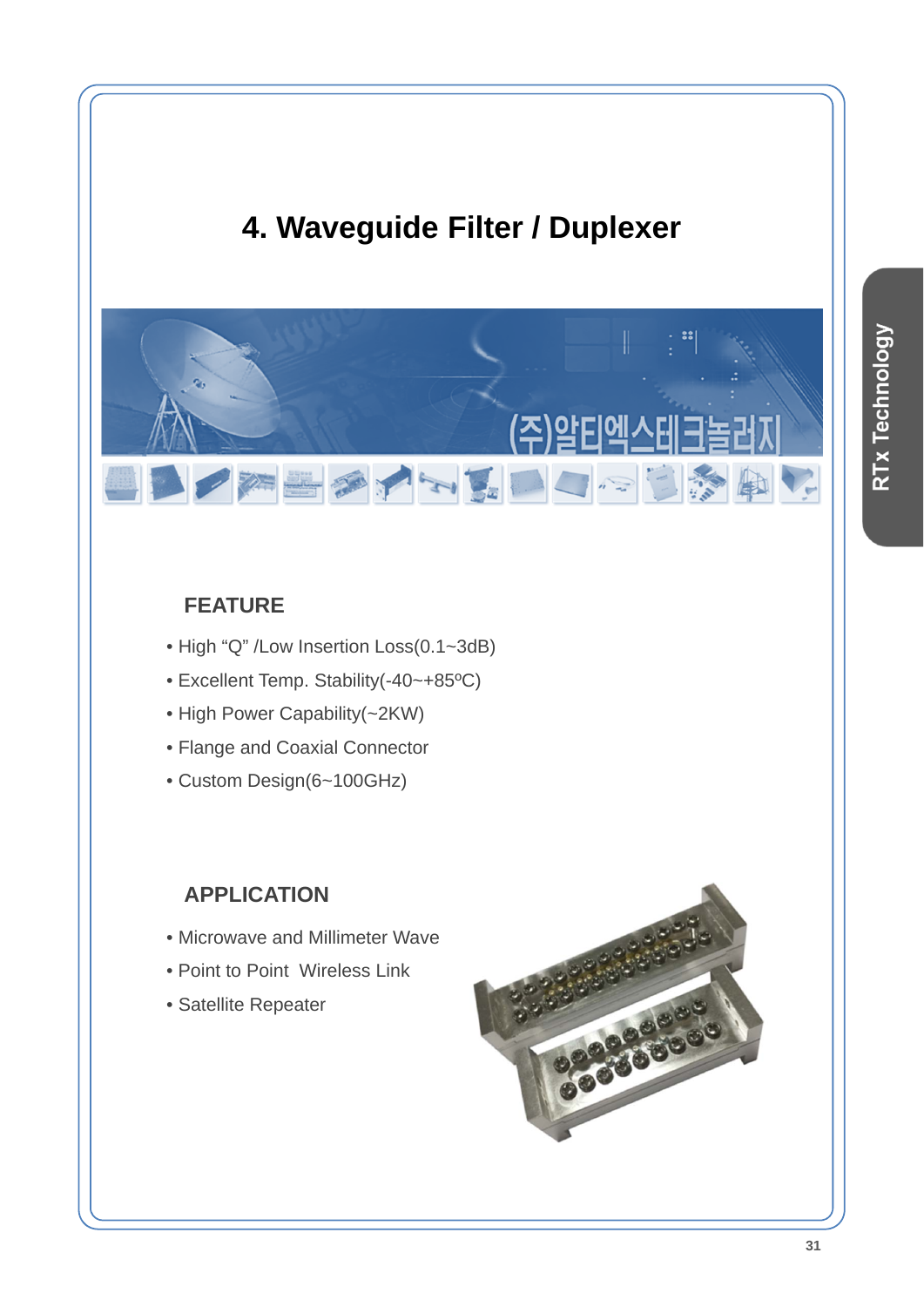| <b>Part Number</b>      | Freq. Range<br>(GHz) | I.L<br>(dB) | R.L<br>(dB) | In/Out<br><b>Port</b>                   | <b>Attenuation</b><br>(dB)   | <b>Dimension</b><br>(KxWxH) |
|-------------------------|----------------------|-------------|-------------|-----------------------------------------|------------------------------|-----------------------------|
| W2I7500B500L0.7A70W90   | $7.250 - 7.750$      | 0.7         | $-18$       | <b>WR90</b><br>70 at $7.9 \sim 8.4$ GHz |                              | 160x103x41                  |
| W1E8150B500L0.7A100N    | $7.900 - 8.400$      | 0.7         | $-18$       | $N$ -type $(f)$                         | 100 at 7.250 ~ 7.750 GHz     | 300x120x23                  |
| W1B11725B2050L0.5A50W75 | $10.700 - 12.750$    | 0.5         | $-18$       | <b>WR75</b>                             | 50 at 13.00 $\sim$ 14.50 GHz | 160x39x39                   |
| W1B11850B1800L0.3A65W75 | $10.950 - 12.750$    | 0.3         | $-17$       | <b>WR75</b>                             | 65 at 13.75~14.50GHz         | 200x39x39                   |
| W0E14125B750L0.3A40W75  | $13.750 - 14.125$    | 0.3         | $-18$       | <b>WR75</b>                             | 40 at 10.70~ 12.75GHz        | 100x90x39                   |
| W0E14750B2500L1.0A40S   | $13.500 - 16.000$    | 1.0         | $-14$       | SMA(f)                                  | 40 at 12.00 & 18.00GHz       | 130x24x20                   |
| W0F12807B84L2.0A65W75   | 12.765~12.849        | 2.0         | $-15$       | <b>WR75</b>                             | 65 at 12.40& 13.20 GHz       | 160x39x39                   |
| W0F12807B112L1.7A65W75  | 12.751~12.863        | 1.7         | $-15$       | <b>WR75</b>                             | 65 at 12.40& 13.20 GHz       | 160x39x39                   |
| W0F12929B84L2.0A65W75   | 12.877~12.961        | 2.0         | $-15$       | <b>WR75</b>                             | 65 at 12.50& 13.40 GHz       | 160x39x39                   |
| W0F13073B84L2.0A65W75   | 13.031~13.115        | 2.0         | $-15$       | <b>WR75</b>                             | 65 at 12.70& 13.50 GHz       | 160x39x39                   |
| W0F13073B112L1.7A65W75  | 13.017~13.129        | 1.7         | $-15$       | <b>WR75</b>                             | 65 at 12.70& 13.50 GHz       | 160x39x39                   |
| W0F13185B84L2.0A65W75   | 13.143~13.227        | 2.0         | $-15$       | <b>WR75</b>                             | 65 at 12.70& 13.60 GHz       | 160x39x39                   |
| W0G14610B420L1.5A60W62  | 14.400~14.820        | 1.5         | $-17$       | <b>WR62</b>                             | 60 at 14.05& 15.17 GHz       | 150x34x34                   |
| W0D14795B100L1.7A60W62  | 14.745~14.845        | 1.7         | $-17$       | <b>WR62</b>                             | 60 at 14.20& 15.40 GHz       | 110x34x34                   |
| W0D15215B100L1.7A60W62  | 15.165~15.265        | 1.7         | $-17$       | <b>WR62</b>                             | 60 at 14.70& 15.80 GHz       | 110x34x34                   |
| W0F15250B200L1.7A60W62  | 15.150~15.350        | 1.7         | $-17$       | <b>WR62</b>                             | 60 at 14.90& 15.65 GHz       | 140x34x34                   |
| W0F17835B270L1.0A65W42  | 17.700~17.970        | 1.0         | $-17$       | <b>WR42</b>                             | 65 at 17.25& 18.55 GHz       | 140x22x22                   |
| W0F17900B400L1.0A65W42  | 17.700~18.100        | 1.0         | $-17$       | <b>WR42</b>                             | 65 at 17.20& 18.90 GHz       | 140x22x22                   |
| W0F17975B440L1.0A65W42  | 17.755~18.195        | 1.0         | $-17$       | <b>WR42</b>                             | 65 at 17.20& 19.00 GHz       |                             |
| W0F18415B440L1.0A65W42  | 18.195~18.635        | 1.0         | $-17$       | <b>WR42</b>                             | 65 at 17.70& 19.30 GHz       |                             |
| W0E18585B270L1.0A65W42  | 18.450~18.720        | 1.0         | $-17$       | <b>WR42</b>                             | 65 at 17.95& 19.40 GHz       | 130x22x22                   |
| W0F18845B270L1.0A65W42  | 18.710~18.980        | 1.0         | $-17$       | <b>WR42</b>                             | 65 at 18.35& 19.40 GHz       | 140x22x22                   |
| W0F18985B440L1.0A65W42  | 18.765~19.205        | 1.0         | $-17$       | <b>WR42</b>                             | 65 at 18.25& 19.90 GHz       | 140x22x22                   |
| W0F19040B400L1.2A65W42  | 18.840~19.240        | 1.2         | $-17$       | <b>WR42</b>                             | 65 at 18.35& 19.90 GHz       | 140x22x22                   |
| W0F19425B440L1.0A65W42  | 19.205~19.645        | 1.0         | $-17$       | <b>WR42</b>                             | 65 at 18.70& 20.30 GHz       | 140x22x22                   |
| W0F19600B400L1.2A65W42  | 19.400~19.800        | 1.2         | $-17$       | <b>WR42</b>                             | 65 at 18.94& 20.40 GHz       | 140x22x22                   |
| W0F19460B400L1.0A65W42  | 19.260~19.660        | 1.0         | $-17$       | <b>WR42</b>                             | 65 at 18.85& 20.20 GHz       |                             |
| W0E22150B300L1.5A60W34  | 22.000~22.300        | 1.5         | $-17$       | <b>WR34</b><br>60 at 21.40& 23.00 GHz   |                              | 120x22x22                   |
| W0E22500B400L1.5A60W34  | 22.300~22.700        | 1.5         | $-20$       | <b>WR34</b><br>60 at 21.65& 23.65 GHz   |                              | 120x22x22                   |
| W0E23150B300L1.5A60W34  | 23.000~23.300        | 1.5         | $-17$       | <b>WR34</b><br>60 at 22.40& 24.00 GHz   |                              | 120x22x22                   |
| W0D24075B50L2.5A60W34   | 24.050~24.100        | 2.5         | $-15$       | <b>WR34</b><br>60 at 23.75& 24.45 GHz   |                              | 110x22x22                   |
| W0D24225B50L2.5A60W34   | 24.200~24.250        | 2.5         | -15         | <b>WR34</b><br>60 at 23.90& 24.60 GHz   |                              | 110x22x22                   |
| W0E24350B200L1.5A60W34  | 24.250~24.450        | 1.5         | $-17$       | <b>WR34</b><br>60 at 23.70& 25.15 GHz   |                              | 120x22x22                   |
| W0F24500B400L1.5A60W34  | 24.300~24.700        | 1.5         | $-17$       | <b>WR34</b>                             | 60 at 23.90& 25.20 GHz       | 130x22x22                   |
| W0E24690B280L1.5A60W34  | 24.550~24.830        | 1.5         | $-17$       | <b>WR34</b>                             | 60 at 24.00& 25.45 GHz       | 120x22x22                   |
| W0E25150B200L1.5A60W34  | 25.050~25.250        | 1.5         | $-17$       | <b>WR34</b><br>60 at 24.50& 25.85 GHz   |                              | 120x22x22                   |

## **Waveguide Filter**

• RTx Technology Co., Ltd.(www.rtxtech.com), Tel:+82-31-647-6780, Fax:+82-31-647-6781, E-mail:wykim@rtxtech.com ·········· **32**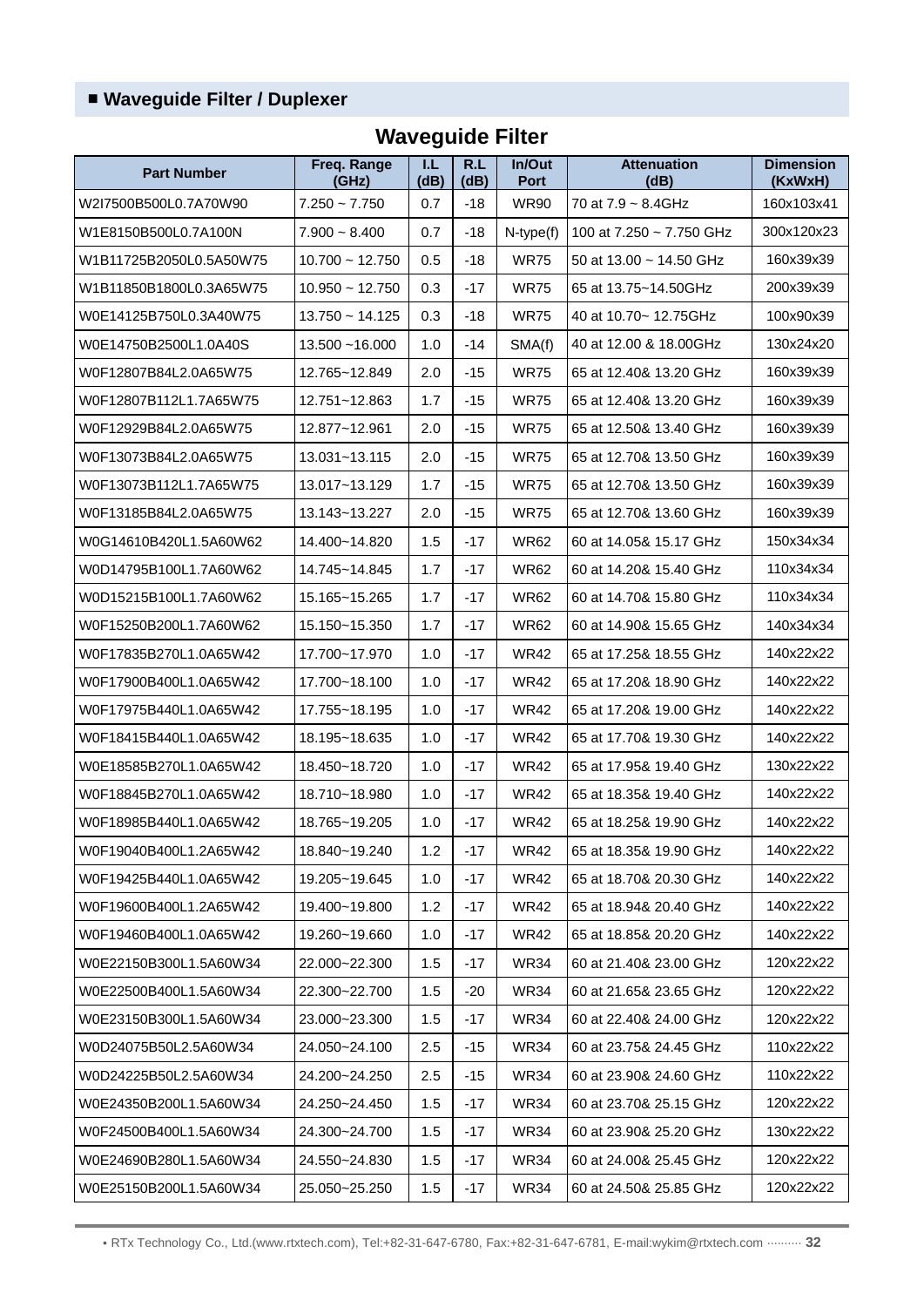| <b>Part Number</b>      | Freq. Range<br>(GHz) | T.L.<br>(dB)   | R.L<br>(dB) | In/Out<br>Port                        | <b>Attenuation</b><br>(dB) | <b>Dimension</b><br>(KxWxH) |
|-------------------------|----------------------|----------------|-------------|---------------------------------------|----------------------------|-----------------------------|
| W0E25700B280L1.5A60W34  | 25.560~25.840        | 1.5            | $-17$       | <b>WR34</b>                           | 60 at 25.00& 26.45 GHz     | 120x22x22                   |
| W0E26400B300L1.5A65W34  | 26.250~26.550        | 1.5            | $-17$       | <b>WR34</b>                           | 65 at 25.60& 27.50 GHz     | 120x22x22                   |
| W0E27575B150L2.0A60W28  | 27.500~27.650        | 2.0            | $-17$       | <b>WR28</b>                           | 60 at 27.20& 28.00 GHz     | 100x20x20                   |
| W0E27612B208L1.7A60W28  | 27.508~27.716        | 1.7            | $-17$       | <b>WR28</b>                           | 60 at 27,00& 28,30 GHz     | 100x20x20                   |
| W0E27820B208L1.7A60W28  | 27.716~27.924        | 1.7            | $-17$       | <b>WR28</b>                           | 60 at 27.25& 28.50 GHz     | 100x20x20                   |
| W0E27925B150L2.0A60W28  | 27.850~28.000        | 2.0            | $-17$       | <b>WR28</b>                           | 60 at 27,40& 28.50 GHz     | 100x20x20                   |
| W0E28028B208L1.7A60W28  | 27.924~28.132        | 1.7            | $-17$       | <b>WR28</b>                           | 60 at 27.50& 28.65 GHz     | 100x20x20                   |
| W0E28600B400L1.5A65W28  | 28.400~28.800        | 1.5            | $-17$       | <b>WR28</b>                           | 65 at 27.65& 29.75 GHz     | 100x20x20                   |
| W0F29000B600L1.5A65W28  | 28.700~29.300        | 1.5            | $-17$       | <b>WR28</b>                           | 65 at 28,80& 30,20 GHz     | 110x20x20                   |
| W0F31000B600L1.5A65W28  | 30.700~31.300        | 1.5            | $-17$       | <b>WR28</b>                           | 65 at 29.95& 32.20 GHz     | 110x20x20                   |
| W0E32000B400L1.3A60W28  | 31.800~32.200        | 1.3            | $-17$       | <b>WR28</b>                           | 65 at 30.80& 33.20 GHz     | 100x20x20                   |
| W0E32070B400L1.2A65W28  | 31.870~32.270        | 1.2            | $-17$       | <b>WR28</b>                           | 65 at 30.80& 33.30 GHz     | 100x20x20                   |
| W0E33200B400L1.3A60W28  | 33.000~33.400        | 1.3            | $-17$       | <b>WR28</b>                           | 60 at 32.00& 34.40 GHz     | 100x20x20                   |
| W0E34500B460L1.3A65W28  | 34.270~34.730        | 1.3            | $-17$       | <b>WR28</b>                           | 65 at 33.30& 35.85 GHz     | 100x20x20                   |
| W0G35500B1000L1.5A60W28 | 35.000~36.000        | 1.5            | $-15$       | <b>WR28</b>                           | 60 at 34.00& 37.00 GHz     | 90x20x20                    |
| W0F37338B532L1.5A65W28  | 37.072~37.604        | 1.5            | $-17$       | <b>WR28</b>                           | 65 at 36.20& 38.70 GHz     | 80x20x20                    |
| W0F37898B532L1.5A65W28  | 37.632~38.164        | 1.5            | $-17$       | <b>WR28</b>                           | 65 at 36.70& 39.20 GHz     | 80x20x20                    |
| W0F37900B600L1.5A65W28  | 37.600~38.200        | 1.5            | $-17$       | <b>WR28</b>                           | 65 at 36,60& 39,30 GHz     | 80x20x20                    |
| W0E38598B532L1.5A65W28  | 38.332~38.864        | 1.5            | $-17$       | <b>WR28</b>                           | 65 at 37.40& 39.90 GHz     | 80x20x20                    |
| W0E38800B400L1.6A65W28  | 38.600~39.000        | 1.6            | $-17$       | <b>WR28</b>                           | 65 at 37,60& 40,00 GHz     | 80x20x20                    |
| W0E39158B532L1.5A65W28  | 38.892~39.424        | 1.5            | $-17$       | <b>WR28</b>                           | 65 at 37.90& 40.50 GHz     | 80x20x20                    |
| W0E39160B600L1.5A65W28  | 38.860~39.460        | 1.5            | $-17$       | <b>WR28</b>                           | 65 at 37.80& 40.50 GHz     | 80x20x20                    |
| W0E39500B400L1.6A65W28  | 39.300~39.700        | 1.6            | $-17$       | <b>WR28</b>                           | 65 at 38.30& 40.70 GHz     | 80x20x20                    |
| W0D41310B380L1.8A60W22  | 41.120~41.500        | 1.8            | $-17$       | <b>WR22</b>                           | 60 at 39.90& 43.00 GHz     | 70x20x20                    |
| W0G58700B1400L1.8A60W15 | 58.000~59.400        | 1.8            | $-15$       | <b>WR15</b>                           | 60 at 57.00& 60.50 GHz     | 60x20x20                    |
| W0G59000B1900L1.7A60W15 | 58.050~59.950        | 1.7            | $-15$       | <b>WR15</b>                           | 60 at 56.85& 61.50 GHz     | 60x20x20                    |
| W0D59150B300L2.5A60W15  | 59.000~59.300        | 2.5            | $-15$       | <b>WR15</b>                           | 60 at 58.00& 60.40 GHz     | 60x20x20                    |
| W0F59400B800L2.0A60W15  | 59.000~59.800        | 2.0            | -15         | <b>WR15</b>                           | 60 at 58.10& 60.90 GHz     | 60x20x20                    |
| W0D60000B200L2.5A60W15  | 59.900~60.100        | 2.5            | $-17$       | <b>WR15</b>                           | 60 at 58.90& 61.10 GHz     | 60x20x20                    |
| W1B60500B7000L1.5A60W15 | 57.000~64.000        | 1.5            | -15         | <b>WR15</b>                           | 60 at 55.50& 66.50 GHz     | 80x20x20                    |
| W0G60600B1200L2.0A60W15 | 60.000~61.200        | $\overline{2}$ | $-17$       | <b>WR15</b><br>60 at 59.00& 62.30 GHz |                            | 60x20x20                    |
| W0F60700B500L2.0A60W15  | 60.450~60.950        | 2              | $-17$       | <b>WR15</b><br>60 at 59.40& 62.10 GHz |                            | 60x20x20                    |
| W0D60950B300L2.5A60W15  | 60.800~61.100        | 2.5            | -15         | <b>WR15</b>                           | 60 at 59.80& 62.20 GHz     |                             |
| W0G62300B1400L1.8A60W15 | 61.600~63.000        | 1.8            | $-15$       | <b>WR15</b>                           | 60 at 60.60& 64.10 GHz     | 60x20x20                    |
| W0F62400B600L2.0A60W15  | 62.100~62.700        | $\overline{2}$ | $-17$       | <b>WR15</b>                           | 60 at 61.00& 63.80 GHz     | 60x20x20                    |
| W0G63800B1200L2.0A60W15 | 63.200~64.400        | $\overline{2}$ | $-17$       | <b>WR15</b>                           | 60 at 62.10& 65.50 GHz     | 60x20x20                    |

## **Waveguide Filter**

• RTx Technology Co., Ltd.(www.rtxtech.com), Tel:+82-31-647-6780, Fax:+82-31-647-6781, E-mail:wykim@rtxtech.com ·········· **33**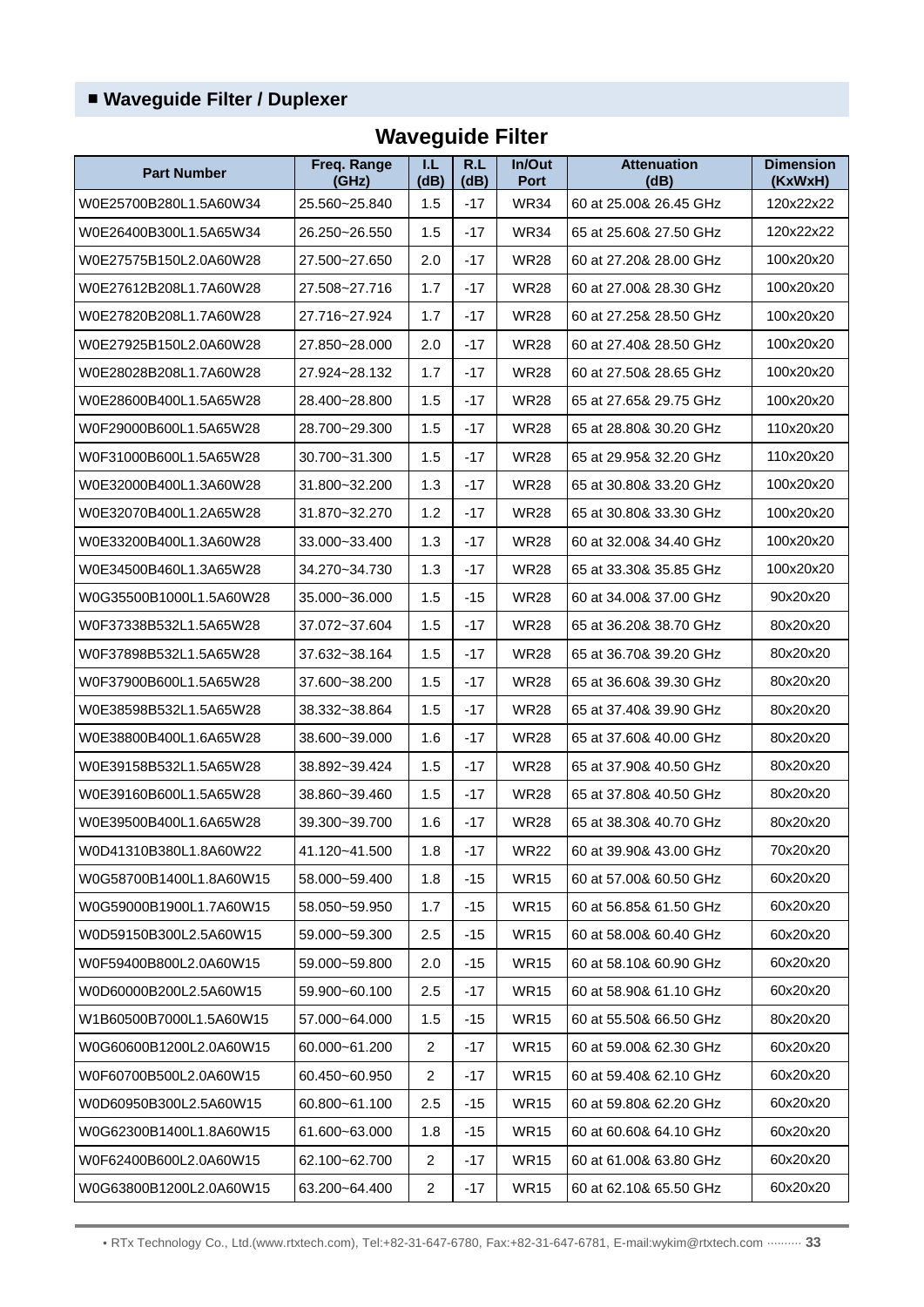| ---- <i>--</i> -----   |                      |            |             |                       |                            |                             |  |  |  |
|------------------------|----------------------|------------|-------------|-----------------------|----------------------------|-----------------------------|--|--|--|
| <b>Part Number</b>     | Freg. Range<br>(GHz) | IJ<br>(dB) | R.L<br>(dB) | In/Out<br><b>Port</b> | <b>Attenuation</b><br>(dB) | <b>Dimension</b><br>(KxWxH) |  |  |  |
| W0E64350B500L2.0A60W15 | 64.100~64.600        | 2          | $-17$       | <b>WR15</b>           | l 60 at 63.00& 65.70 GHz   | 60x20x20                    |  |  |  |
| W0D72820B400L2.5A60W12 | 72.620~73.020        | 2.5        | $-17$       | <b>WR12</b>           | l 60 at 71.40& 74.30 GHz   | 35x20x20                    |  |  |  |
| W0D74430B400L2.5A60W12 | 74.230~74.630        | 2.5        | $-17$       | <b>WR12</b>           | 60 at 73.02& 75.90 GHz     | 40x20x20                    |  |  |  |

### **Waveguide Filter**

#### **FEATURE**

#### **W0F62400B600L2.0A60W15**



#### **PERFORMANCE**

#### **W0F62400B600L2.0A60W15**

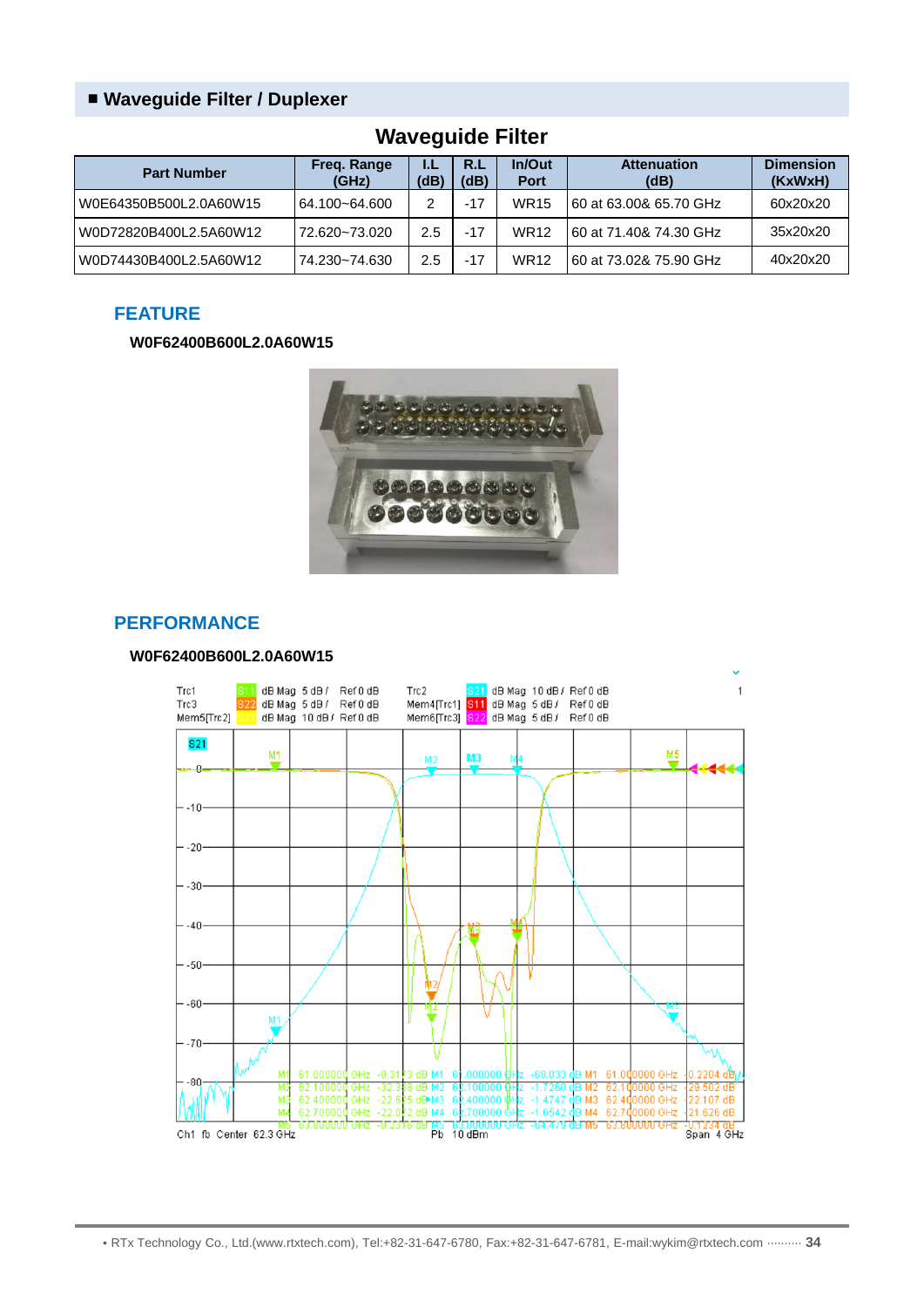## **Waveguide Duplexer**

|                                  | Freq. Range                            | T.L  | R.L   | In/Out      | <b>Attenuation</b>                  | <b>Dimension</b> |
|----------------------------------|----------------------------------------|------|-------|-------------|-------------------------------------|------------------|
| <b>Part Number</b>               | (GHz)                                  | (dB) | (dB)  | Port        | (dB)                                | (KxWxH)          |
| W1B10225F10575B150L1.0A65W75     | L:10.150~10.300<br>H:10.500~10.650     | 1.0  | $-17$ | <b>WR75</b> | 65 at Low Band<br>65 at High Band   | 160x70x21        |
| W1B11115R11605B160L1.5A65W75     | L:11.035~11.195<br>H:11.525~11.685     | 1.5  | $-17$ | <b>WR75</b> | 65 at Low Band<br>65 at High Band   | 160x70x21        |
| W1F11725F14125B2000 L0.2 A100W75 | L:10.700~12.750<br>H:13.750~14.500     | 0.2  | $-18$ | <b>WR75</b> | 100 at Low Band<br>100 at High Band | 235x78x39        |
| W1B12807F13073B84L2.5A65W75      | L:12.765~12.849<br>H:13.031~13.115     | 2.5  | $-17$ | <b>WR75</b> | 65 at Low Band<br>65 at High Band   | 280x40x40        |
| W1J12919F13185B84L2.5A65W75      | L:12.877~12.961<br>H:13.143~13.227     | 2.5  | $-17$ | <b>WR75</b> | 65 at Low Band<br>65 at High Band   | 280x40x40        |
| W1J14456F15100B140L1_5A80W62     | L:14.386~14.526<br>H:15.030~15.170     | 1.5  | $-18$ | <b>WR62</b> | 80 at Low Band<br>80 at High Band   | 240x105x16       |
| W1J14554F15198B140L1_5A80W62     | L:14.484~14.624<br>H:15.128~15.268     | 1.5  | $-18$ | <b>WR62</b> | 80 at Low Band<br>80 at High Band   | 240x105x16       |
| W1J14652F15296B140L1_5A80W62     | L:14.582~14.722<br>H:15.226~15.366     | 1.5  | $-18$ | <b>WR62</b> | 80 at Low Band<br>80 at High Band   | 240x105x16       |
| W1J14795F15215B100L1.5A65W75     | L:14,745~14,845<br>H:15,165~15,265     | 1.5  | $-17$ | <b>WR75</b> | 65 at Low Band<br>65 at High Band   | 240x105x16       |
| W1B17920F19480B440L1.0A80S       | L:17.700~18.140<br>H:19.260~19.700     | 1.0  | $-14$ | SMA(f)      | 80 at Low Band<br>80 at High Band   | 130x62x20        |
| W1B18291F19301B320L1.3A70W42     | L:18.131~18.451<br>H:19.141~19.461     | 1.3  | $-20$ | <b>WR42</b> | 70 at Low Band<br>70 at High Band   | 110x63x18        |
| W1B18537F19547B320L1.3A70W42     | L:18.377~18.697<br>H:19.387~19.707     | 1.3  | $-20$ | <b>WR42</b> | 70 at Low Band<br>70 at High Band   | 110x63x18        |
| W0G21230F23400B50-380L1.0A60W42  | L:21.205~21.255<br>H:23.210~23.590     | 1.0  | $-14$ | <b>WR42</b> | 60 at Low Band<br>60 at High Band   | 160x23x23        |
| W1J22150F23150B300L1.5A65W42     | L:22.000~22.300<br>H:23.000~23.300     | 1.5  | $-17$ | <b>WR42</b> | 65 at Low Band<br>65 at High Band   | 80x62x22         |
| W1J24075F24225B50L2.5A50W42      | L:24.050~24.100<br>H:24.200~24.250     | 2.5  | $-17$ | <b>WR42</b> | 50 at Low Band<br>50 at High Band   | 80x50x22         |
| W1B24350F25150B200L1.6A60W42     | L:24.250~24.450<br>H:25.050~25.250     | 1.6  | $-17$ | <b>WR42</b> | 60 at Low Band<br>60 at High Band   | 100x50x22        |
| W1B24690F25700B280L1.5A60W42     | L:24.550~24.830<br>H:25.560~25.840     | 1.5  | $-17$ | <b>WR42</b> | 60 at Low Band<br>60 at High Band   | 100x50x22        |
| W1D24772R25780B504L1.3A65W42     | L:24.520~25.024<br>H:25.528~26.032     | 1.3  | $-18$ | <b>WR42</b> | 65 at Low Band<br>65 at High Band   | 110x63x18        |
| W1D25220R26228B504L1.3A65W42     | L:24.968~25.470<br>H:25.976~26.480     | 1.3  | $-18$ | <b>WR42</b> | 65 at Low Band<br>65 at High Band   | 110x63x18        |
| W1D27686R28694B504L1.3A65W28     | L:27.434~27.938<br>H:28.442~28.946     | 1.3  | $-18$ | <b>WR28</b> | 65 at Low Band<br>65 at High Band   | 110x63x18        |
| W1B27820F28236B208L2.5A50W28     | L:27.716~27.924<br>H:28.132~28.340     | 2.5  | $-17$ | <b>WR28</b> | 50 at Low Band<br>50 at High Band   | 100x50x22        |
| W0H27716.5F28724.5B112L1.2A65W34 | L:27.6605~27.7725<br>H:28.6685~28.7805 | 1.2  | $-16$ | <b>WR34</b> | 65 at Low Band<br>65 at High Band   | 141x22x22        |
| W1D28220R29228B504L1.3A65W28     | L:27.968~28.472<br>H:28.976~29.480     | 1.3  | $-18$ | <b>WR28</b> | 65 at Low Band<br>65 at High Band   | 110x63x18        |
| W1J32000F33200B400L1.5A60W28     | L:31.800~32.200<br>H:33.000~33.400     | 1.5  | $-17$ | <b>WR28</b> | 60 at Low Band<br>60 at High Band   | 100x50x22        |
| W1J37243F38503B402L1.3A65W28     | L:37.042~37.444<br>H:38.302~38.704     | 1.3  | $-18$ | <b>WR28</b> | 65 at Low Band<br>65 at High Band   | 110x63x18        |
| W1B37338F38598B532L1.6A60W28     | L:37.072~37.604<br>H:38.332~38.864     | 1.6  | $-17$ | <b>WR28</b> | 60 at Low Band<br>60 at High Band   | 110x50x22        |
| W1B37900F39160B600L1.6A60W28     | L:37.600~38.200<br>H:38.860~39.460     | 1.6  | $-17$ | <b>WR28</b> | 60 at Low Band<br>60 at High Band   | 110x50x22        |
| W1D38800F39500B400L1.6A50W28     | L:38.600~39.000<br>H:39.300~39.700     | 1.6  | $-17$ | <b>WR28</b> | 50 at Low Band<br>50 at High Band   | 110x50x22        |

• RTx Technology Co., Ltd.(www.rtxtech.com), Tel:+82-31-647-6780, Fax:+82-31-647-6781, E-mail:wykim@rtxtech.com ·········· **35**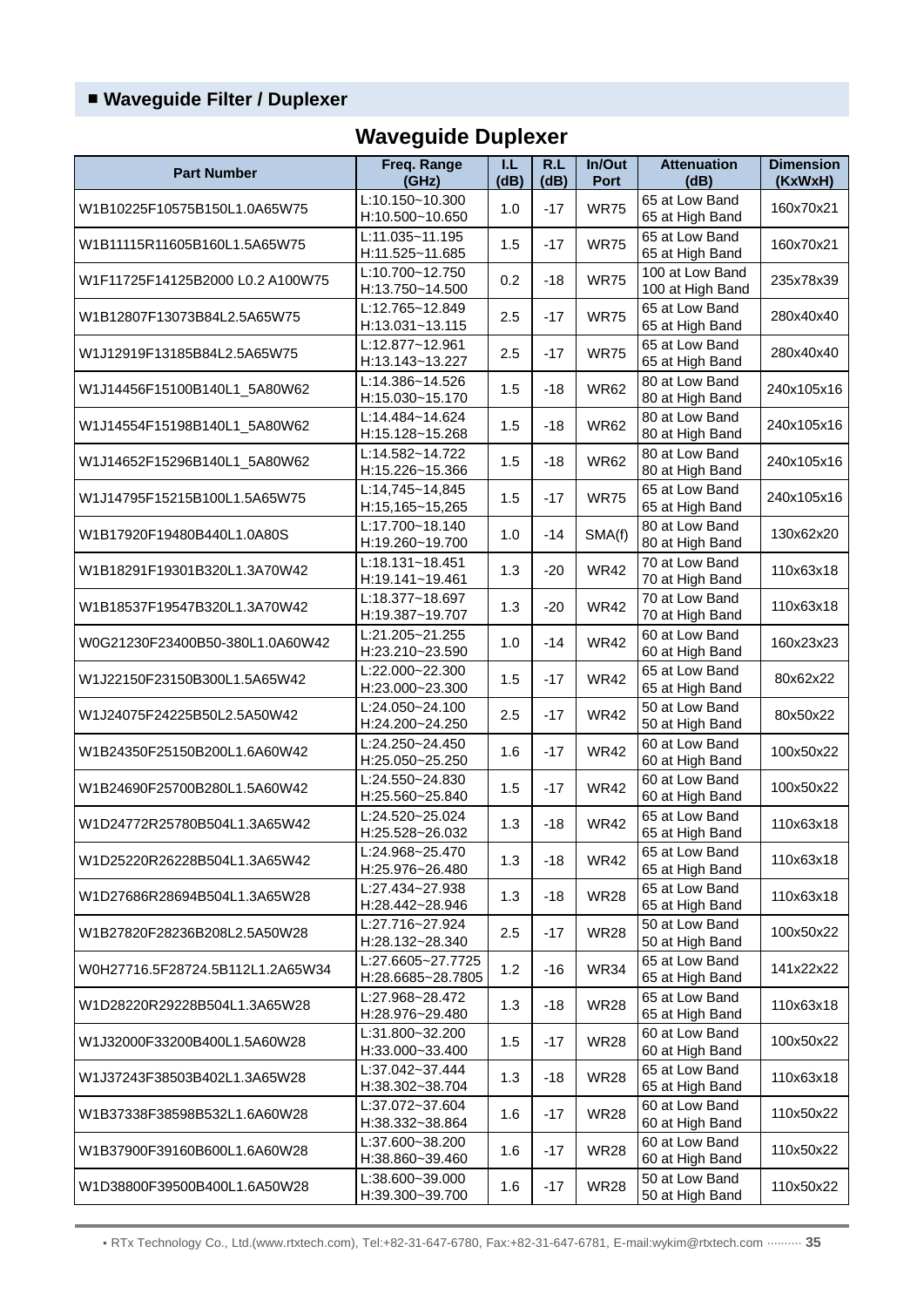| <b>Part Number</b>            | Freq. Range<br>(GHz)                   | 1.L<br>(dB) | R.L<br>(dB) | In/Out<br>Port | <b>Attenuation</b><br>(dB)        | <b>Dimension</b><br>(KxWxH) |
|-------------------------------|----------------------------------------|-------------|-------------|----------------|-----------------------------------|-----------------------------|
| W1J55954F56570B224L3 0A55W15  | L:55.842~56.066<br>H:56.458~56.682     | 3.0         | $-18$       | <b>WR15</b>    | 55 at Low Band<br>55 at High Band | 90x20x20                    |
| W1B56206F56822B280L3 0A55W15  | $L:56.066 - 56.346$<br>H:56.682~56.962 | 3.0         | $-18$       | <b>WR15</b>    | 55 at Low Band<br>55 at High Band | 90x20x20                    |
| W1B57325F58225B450L3 0A55W15  | L:57.100~57.550<br>H:58.000~58.450     | 3.0         | $-18$       | <b>WR15</b>    | 55 at Low Band<br>55 at High Band | 90x20x20                    |
| W1B58700F62300B1400L1.7A60W15 | L:58.000~59.400<br>H:61.600~63.000     | 1.7         | $-15$       | <b>WR15</b>    | 60 at Low Band<br>60 at High Band | 90x20x20                    |
| W1J59150F60950B300L2.5A75W15  | L:59.000~59.300<br>H:60.800~61.100     | 2.5         | $-15$       | <b>WR15</b>    | 75 at Low Band<br>75 at High Band | 90x20x20                    |
| W1D59025F61525B1250L1.5A55W15 | L:58.400~59.650<br>H:60.900~62.150     | 1.5         | $-15$       | <b>WR15</b>    | 55 at Low Band<br>55 at High Band | 90x20x20                    |
| W1D59500F61500B1000L1.5A55W15 | L:59.000~60.000<br>H:61.000~61.500     | 1.5         | $-15$       | <b>WR15</b>    | 55 at Low Band<br>55 at High Band | 90x20x20                    |
| W1D60000F62500B1250L1.5A55W15 | L:59.000~59.300<br>H:60.800~61.100     | 1.5         | $-15$       | <b>WR15</b>    | 55 at Low Band<br>55 at High Band | 90x20x20                    |
| W1D60500F62500B1000L1.5A55W15 | L:59.875~61.125<br>H:61.875~63.125     | 1.5         | $-15$       | <b>WR15</b>    | 55 at Low Band<br>55 at High Band | 90x20x20                    |
| W1D60600F63800B1200L2.0A75W15 | L:60.000~61.200<br>H:63.200~64.400     | 2.0         | $-15$       | <b>WR15</b>    | 75 at Low Band<br>75 at High Band | 90x20x20                    |
| W1F62500F64350B1000L2.5A70W15 | L:62.000~63.000<br>H:63.850~64.850     | 2.5         | $-15$       | <b>WR15</b>    | 70 at Low Band<br>70 at High Band | 100x20x20                   |
| W1B64265F65255B480L2.5A55W15  | L:64.025~64.505<br>H:65.015~65.495     | 2.5         | $-15$       | <b>WR15</b>    | 55 at Low Band<br>55 at High Band | 90x20x20                    |
| W1B64745F65735B480L2.5A55W15  | L:64.505.~64.985<br>H:65.495~65.975    | 2.5         | $-15$       | <b>WR15</b>    | 55 at Low Band<br>55 at High Band | 90x20x20                    |
| W0H71625F81625B1250L1.5A70W12 | L:71.000~72.250<br>H:81.000~82.250     | 1.5         | $-15$       | <b>WR12</b>    | 70 at Low Band<br>70 at High Band | 90x20x10                    |
| W1F72000F75000B1600L2.0A70W12 | L:71.200~72.800<br>H:74.200~75.800     | 2.0         | $-14$       | <b>WR12</b>    | 70 at Low Band<br>70 at High Band | 100x20x10                   |
| W1D73500F83500B5000L1.0A60W12 | L:71.000~76.000<br>H:81.000~86.000     | 0.8         | $-12$       | <b>WR12</b>    | 60 at Low Band<br>60 at High Band | 80x24x10                    |
| W1B74625F84625B2000L1.0A40W12 | L:73.625~75.625<br>H:83.625~85.625     | 1.0         | $-18$       | <b>WR12</b>    | 40 at Low Band<br>40 at High Band | 90x20x10                    |
| W1F82000F85000B1600L2.0A70W12 | L:81.200~82.800<br>H:84.200~85.800     | 2.0         | $-14$       | <b>WR12</b>    | 70 at Low Band<br>70 at High Band | 100x20x10                   |

## **Waveguide Duplexer**

#### **FEATURE**

**W1D73500F83500B5000L1.0A60W12**